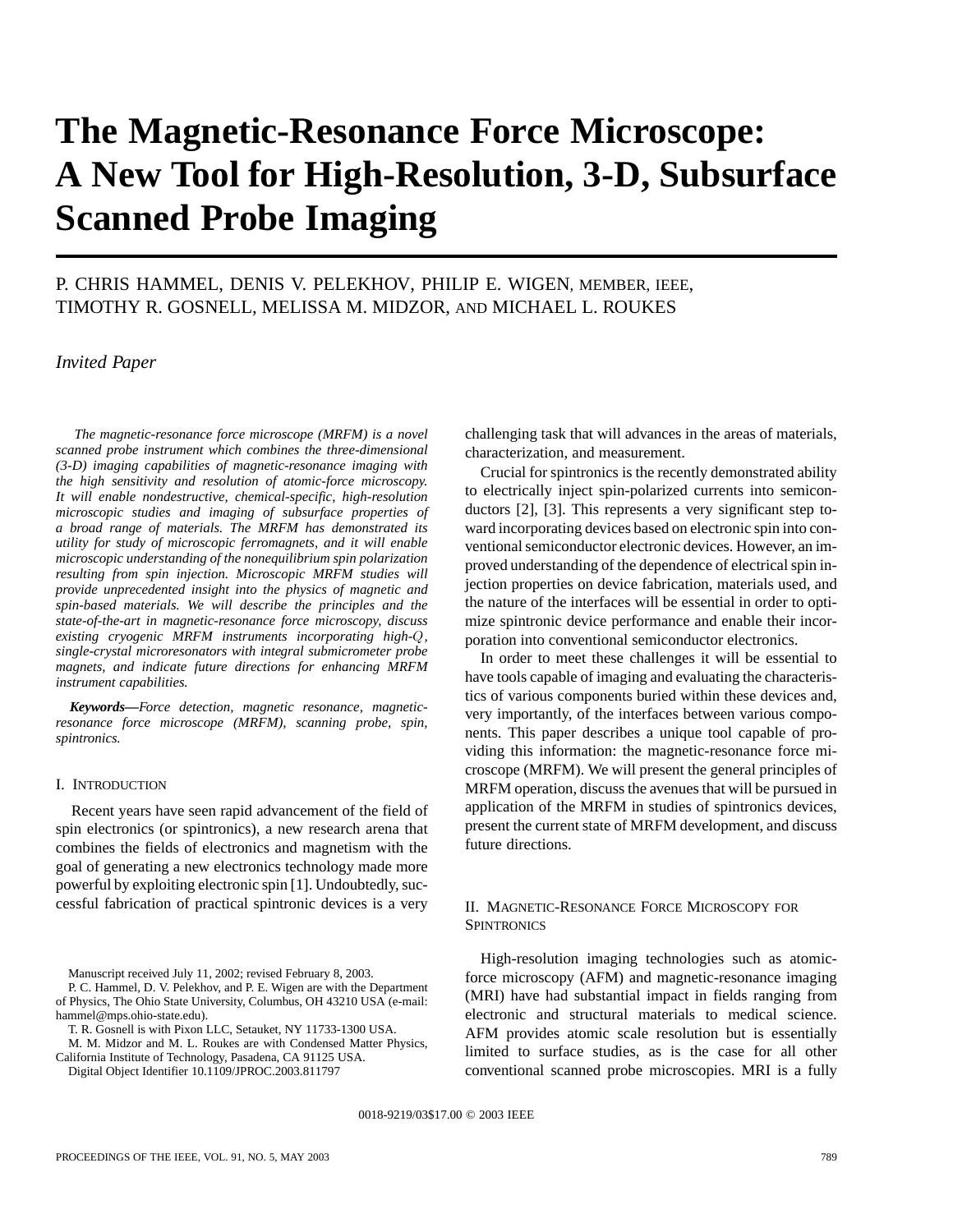three-dimensional (3-D) , noninvasive imaging technology which employs an applied magnetic field gradient  $\nabla B$ to distinguish magnetic-resonance signals arising from different spatial locations. Although it is possible to generate very large field gradients, the spatial resolution of MRI is currently limited to dimensions greater than tens or even hundreds of micrometers due to the poor sensitivity of the inductive technique of magnetic-resonance detection. Clearly, the ideal prospect would be to attain the high resolution of AFM, while retaining the 3-D imaging characteristics of MRI. This is the essence of the MRFM.

The MRFM offers the possibility of shrinking the linear dimension of resolved volumes into the submicrometer regime, with the clear possibility of achieving atomic-scale resolution. It is likely that the MRFM will ultimately match the resolution achievable in scanning probe microscopes such as scanning tunneling and atomic force microscopes. The MRFM has several important strengths among scanned probe microscopes.

- The imaging field is 3-D; its extent below the scanned surface is determined by the spatial dependence of the field gradient.
- Because each magnetic nucleus has a unique gyromagnetic ratio, nuclear magnetic resonance imaging is chemical-species specific.
- The well-developed and validated theory of magneticresonance interactions provides a reliable basis for the design and operation of imaging instruments.

The MRFM is a novel scanning probe method based on mechanical detection of magnetic resonance that is currently being developed by several experimental groups in the world. It will provide a unique and powerful approach to measuring the spatial and temporal decay of injected, nonequilibrium spin polarization in electrically injected systems. Several questions that remain to be answered will be crucial in the optimization of processes and the application of spin injection devices. Among these are the temporal and spatial decay rates of the injected nonequilibrium spin polarization, and a detailed characterization of the behavior of the spin-polarized currents in the immediate vicinity of the interface. Spatially resolved mapping of the nonequilibrium spin polarization resulting from a steady-state injection current will allow direct measurement of the decay of the spin polarization as a function of distance from the injection interface, and thus, direct measurement of the spatial decay rate. Imaging in the plane of the interface could provide crucial insight into the lateral homogeneity. If inhomogeneities exist, these studies would provide a detailed, quantitative basis for modification of fabrication processes to improve injection properties.

In the following sections we will discuss the experimental challenges faced in applying the MRFM to studies of spin electronic systems. Section III discusses the principles of MRFM measurements, Section IV discusses the details of the interaction between the micromagnetic probe tip and the sample that enables sensitive detection of magnetic resonance. Clearly, a crucial issue is the spatial resolution achievable by this technique; this analysis enables a quantitative understanding of the sensitivity of our instrument and hence estimates of spatial resolution; these are discussed in Section V. In Section VI, we discuss the role MRFM can play in studying and imaging the microscopic ferromagnets that serve to generate spin-polarized currents. Finally, Section VII addresses generating images from MRFM data.

#### III. MRFM PRINCIPLES

First proposed in the early 1990s [4], [5], the MRFM is proving to be a quite versatile instrument that has been demonstrated in a variety of magnetic-resonance experiments: electron spin resonance [6], [7], nuclear magnetic resonance [8], and ferromagnetic resonance [9], [10].

The method relies on the coupling between a sample magnetic moment  $m$  and a probe magnet mounted on a compliant micromechanical resonator via the force of magnetic interaction

$$
F(x,t) = -\left[m(x,t)\cdot\nabla\right]B_{\text{probe}}(x). \tag{1}
$$

The strength of this interaction is proportional to the gradient of the inhomogeneous magnetic field of the probe magnet. This force of interaction is measured through detection of the displacement of the resonator that is deflected by the applied force.

The force sensitivity of the method is ultimately limited by the thermomechanical force noise  $F_n$  of the detector. This noise depends on temperature  $T$  ( $k_B$  is Boltzmann's constant) and detection bandwidth  $\Delta \nu$ , as well as mechanical characteristics of the resonator, e.g., its spring constant  $k$ , characteristic frequency  $f_c$ , and quality factor  $Q$  [7], [11], [12]

$$
F_n = \sqrt{\frac{2k k_B T \Delta \nu}{\pi Q f_c}}.
$$
 (2)

In order to generate a force at  $f_c$ , the magnetic moments under study are made to vary at this frequency. This is achieved by modulating either the microwave excitation field  $H_1$  or the applied field  $H_0$ . In the case where recovery of the spin magnetization is rapid compared to  $1/f_c$ , the microwave excitation is used to suppress (saturate) the electron-spin magnetization. Amplitude modulation (AM) of  $H_1$  will periodically suppress the magnetization in the resonant volume. Frequency modulation (FM) of  $H_1$  (equivalent to applied field modulation through (3)) displaces the resonant volume (or "sensitive slice") in the sample by a distance  $z_{\text{mod}} \simeq \Delta f_{\text{mod}} / \gamma |\nabla_{\mathbf{z}} \mathbf{B}|$ . FM is an attractive approach because it minimizes spurious forces on the sensitive mechanical detector arising from coupling to time-varying applied fields. However, because it causes the position of the sensitive slice to oscillate, the spatial resolution in this case is given by the convolution of  $\Delta z_{\rm res}$  and  $z_{\rm mod}$ .

The time variation of the sample spin magnetization results in a harmonic excitation force acting on the probe resonator. If this excitation is performed at the natural frequency  $f_c$  of the resonator, its displacement is magnified by its quality factor  $Q$ , which can be as high as  $10^5$ , compared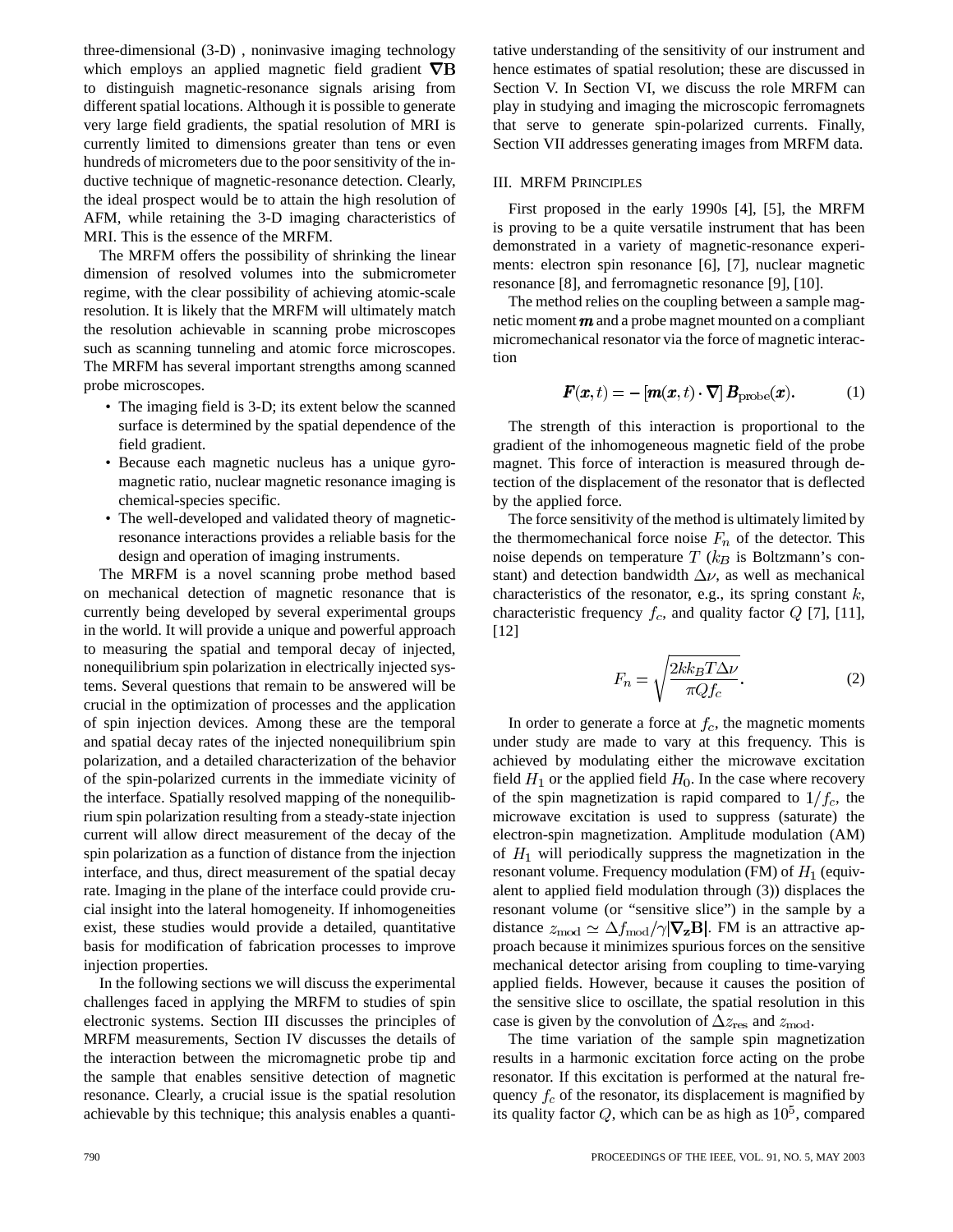to the displacement resulting from a dc force of the same magnitude. The combination of high magnetic field gradients from microscopic magnetic probes and high-quality factors makes detection of a single-electron spin resonance theoretically possible. Because spatial resolution is limited by the ability to detect the signal from a volume element to be imaged, this high sensitivity holds the key to obtaining extremely high spatial resolution.

The second key function of the magnetic field gradient, in addition to coupling the sample spin magnetization to the sensitive force detector, is, as in MRI, the definition of the volume of material hundreds of angstroms or even micrometers beneath the surface that will be studied.

The electron spin precesses at its Larmor frequency  $f_L$ which is proportional to the magnetic field  $B$  it experiences

$$
f_L = g\mu_B B. \tag{3}
$$

Here  $g$  is the  $g$ -factor for the given species in the host material and  $\mu_B$  is the Bohr magneton. If the applied field varies spatially, then the correspondence between applied field and resonant frequency translates into a correspondence between position and frequency: spins too close to the magnetic tip experience a field too large to be in resonance with the applied microwave field  $H_1 = H_1^0 \cos(2\pi f_{\text{mw}}t)$  and so are unaffected, and similarly spins too far from the tip are not influenced by  $H_1$ . Only those spins for which  $f_L = f_{\text{mw}}$  to within the electron spin magnetic-resonance linewidth  $\Delta f_{\text{lw}}$ will respond to  $H_1$ . The strength of the field gradient  $|\nabla_{\mathbf{z}}\mathbf{B}|$ and  $\Delta f_{\text{lw}}$  determines the dimensions (say  $z_{\text{sl}}$ ) of the selected resonant volume

$$
z_{\rm sl} \simeq \frac{\Delta f_{\rm linewidth}}{\gamma |\nabla_{\mathbf{z}} \mathbf{B}|}.\tag{4}
$$

Field gradients sufficiently large to obtain angstrom scale resolution can be obtained using lithographically defined permanent magnets; the key to obtaining high spatial resolution is to optimize the sensitivity of the microscope. While current conventional magnetic-resonance detection limits are  $\sim 10^{15}$  nuclear spins, the theoretical limit for mechanical detection is a *single nuclear spin*. This enhanced sensitivity allows one to reduce the volume of the sample isolated for study (i.e., allows one to improve the spatial resolution of the microscopic study) while maintaining adequate signal-to-noise ratios.

The general concept of the method allows two major MRFM architectures. One places the sample on the mechanical resonator which is then coupled to an external probe magnet. This approach allows use of a relatively large probe magnet with well-known magnetic properties. However, the requirement that samples be placed on the resonator severely limits the applicability and usefulness of a microscope based on this design. The approach we are currently pursuing in our research involves a micromagnetic probe mounted directly on the mechanical resonator brought in the close vicinity of the sample. This will allow true scanning operation on a sample of arbitrary size, however, the fabrication of a micromagnet with well-known magnetic properties



**Fig. 1.** Schematic diagram of the geometry of an MRFM. The spherical micromagnet (radius  $R_s$ ) on the mechanical resonator produces an extremely inhomogeneous magnetic field that serves two purposes: i) it couples the mechanical resonator to the magnetic moments in the sample, and ii) it defines the spatial regions of the sample where the magnetic-resonance condition is met. Magnetic-resonance techniques can be employed to manipulate magnetic moments in the sample thus generating time variable force on the mechanical resonator at its resonance frequency that will drive it into oscillation.

is challenging. For this reason, accurate mapping of the magnetic field of a probe micromagnet is very important for the development of the MRFM.

Reliable interpretation of MRFM signals requires thorough and detailed understanding of the interaction between the micromagnetic probe and the sample. Here we address this problem is some detail.

#### IV. THEORY OF MRFM PROBE–SAMPLE INTERACTION

We introduce a model representing a typical scanning MRFM geometry (Fig. 1) which will enable both analytical and numerical analysis of the probe–sample interaction, depending on experimental parameters. The probe magnet is modeled as a sphere of a radius  $R<sub>S</sub>$  uniformly magnetized along the direction of the external magnetic field  $B_0$ . This magnet is mounted on a mechanical resonator with resonant frequency  $f_c = \omega_c/2\pi$ . The sample is assumed to be uniformly magnetized with its magnetization given as  $\mathbf{m} = \{0, 0, m_z\}$ . The in-plane components of the magnetization are ignored because their precession frequency  $\omega_L \gg \omega_c$ . Taking into account that the resonator can oscillate only along  $\hat{z}$  direction, the probe–sample interaction is given by

where

$$
\mathcal{L}^{\mathcal{L}}(\mathcal{L}^{\mathcal{L}})
$$

$$
\boldsymbol{B}_{\mathrm{tot}}(\boldsymbol{r}) = \boldsymbol{B}_{\mathrm{probe}}(\boldsymbol{r}) + \boldsymbol{B}_{0}.
$$

 $F_z = -e_z \cdot \int d^3r \left[ \boldsymbol{m}(\boldsymbol{r}) \cdot \nabla \right] \boldsymbol{B}_{\text{tot}}(\boldsymbol{r})$ 

Since  $|B_0| \gg |B_{\text{probe}}(r)|$ , we can assume  $B_{\text{tot}}(r)||e_z$ .

We can manipulate the sample magnetization by means of various rf-modulation techniques in order to generate an alternating force on the mechanical magnetic-resonance detector. For the purposes of our analysis, AM of the  $rf$  power at the resonant frequency of the mechanical resonator (the simplest modulation method to analyze) is used. We assume

(5)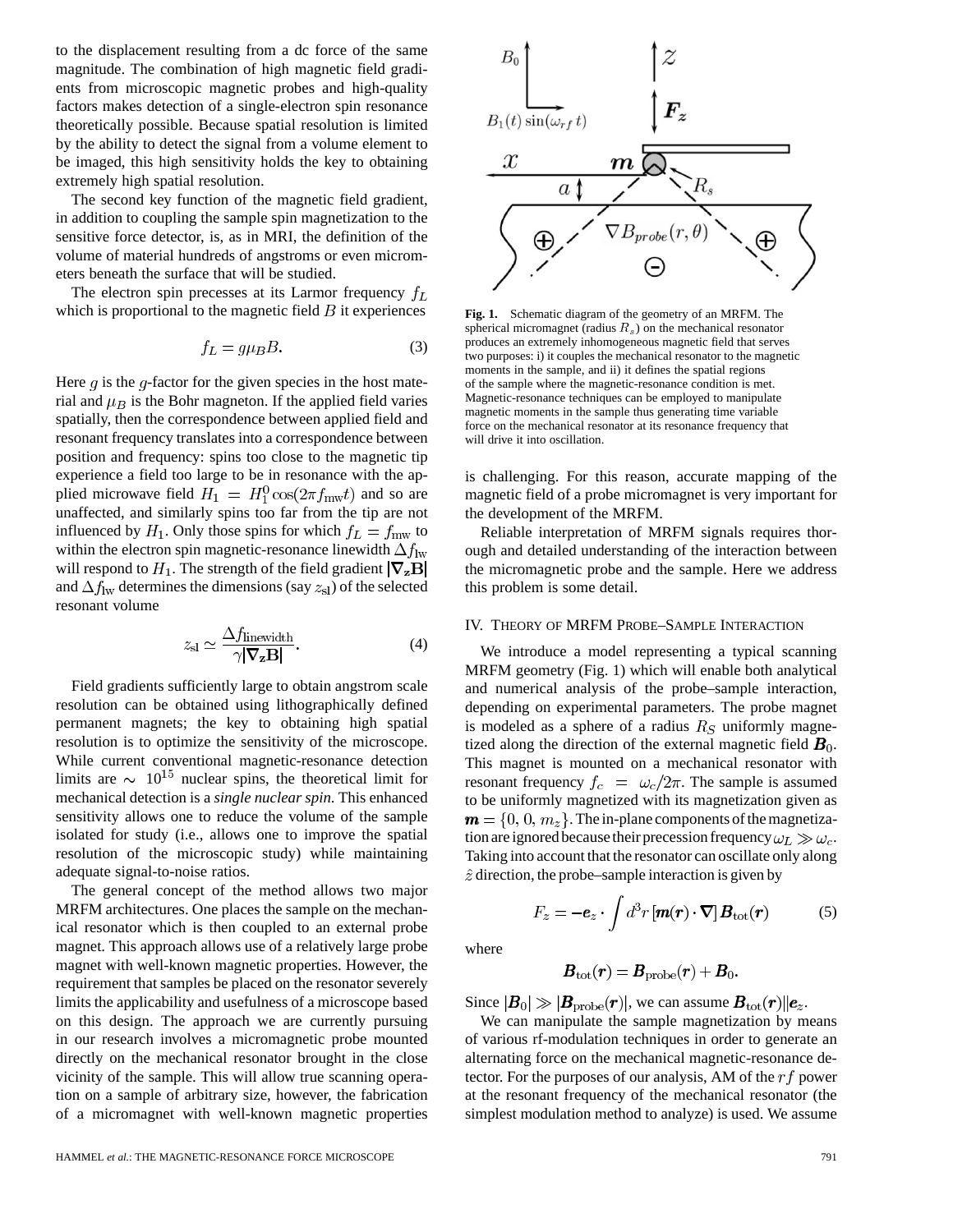that the spins in the sample are always in dynamical equilibrium; this assumption is valid if the spin-lattice relaxation time  $T_1$  of the sample material is much shorter than the oscillation period of the mechanical resonator.

AM generates a time-dependent force with a strong Fourier component at the resonance frequency of the mechanical resonator with an amplitude given by

$$
F_z^{f_c} = -\boldsymbol{e}_z \cdot \int d^3r \left[ \boldsymbol{\delta m}(\boldsymbol{r}) \cdot \boldsymbol{\nabla} \right] \boldsymbol{B}_{\text{tot}}(\boldsymbol{r}) \tag{6}
$$

where  $\delta m(r)$  is the local change of sample magnetization during a single cycle of  $rf$ -modulation.

It turns out that analytical integration of (6) is relatively straightforward only for a few symmetric limiting cases and is extremely complicated for a general experimental MRFM geometry. However, these cases prove to be valuable guides for understanding this interaction [13]. Due to the limiting nature of the available analytical solutions, quantitative comparisons with experiment can be achieved only by numerical integration of (6). Numerical solution allows us to analyze arbitrary probe sample geometries and more realistic models of the probe micromagnet. The detailed description of both analytical and numerical approaches is given in [13].

The numerically calculated analysis of the probe sample interaction displayed in Fig. 2 shows the evolution of both the sensitive slice and the force slice under typical experimental conditions. The external magnetic field  $B_0$  is changed continuously while the frequency of the r f field  $\omega_{\rm rf}$  is kept constant. The concept of the "sensitive slice" refers to the sample volume in which magnetic moments are on resonance with the  $rf$  field, that is, the region where the condition  $\omega_{\text{rf}} = \gamma B_{\text{tot}}(\boldsymbol{x})$  is satisfied. The right-hand panel of Fig. 2 shows the spatial variation of the suppression of the sample spin magnetization by the  $rf$  field. The concept of the "force slice" describes coupling of the magnetic moments in the sample to the probe magnet on the mechanical resonator. This is the volume of the sample that actually contributes to the alternating force driving the mechanical resonator, that is, it is the volume where the integrand of (6) is nonzero. The left-hand panel of Fig. 2 shows the local force contribution as a function of spatial position within the sample. It is important to mention that the sign of the local force contribution is defined by the sign of the appropriate component of the gradient of magnetic field of the probe. Due to the dipolar nature of the probe magnetic field, this sign depends on the position of the point of interest relative to the probe magnet. The line on the left-hand panel of Fig. 2 shows where this component of the gradient passes through zero and changes sign. This figure makes clear that the force contributions from different parts of the sample can have opposite signs [Fig. 2(a)], and can cancel one another under certain conditions.

The model developed in [13] allows us to predict the evolution of the MRFM signal as experimental parameters are changed. Figure 3 shows the MRFM signal calculated for various probe–sample separations. It can be seen that each curve exhibits a strong peak near the resonant field. The position of this peak is independent of the magnitude of the probe–sample separation. However, as the probe is brought



Fig. 2. Calculation of the sensitive slice shape (right-hand panels) and the force slice (left-hand panels) for different values of the external field  $B_0$ . For all panels  $\omega_{\text{rf}}/\gamma = 10000$  G and  $a/R = 1$ . The force slice is weighted by the volume element. The purple line on the left (force slices) marks the angle at which the local force changes sign (see also Fig. 1). (a)  $(B<sub>0</sub> = 9985 \text{ G})$  show typical sensitive slices as shells of constant field for  $\gamma B_0 < \omega_{\rm rf}$ . (b) show the situation for  $\gamma B_0 = \omega_{\text{rf}}$ . In this case, the gradient is very small in the regions where the resonance condition is met, so the ratio of the linewidth to the gradient is very large, hence, a large volume of sample meets the resonance condition. The conventional concept of a typical length scale set by the width  $z_{sl}$  of the sensitive slice  $(z_{\rm sl} \approx \delta B_{\rm linewidth}/\nabla B)$  breaks down in this case. (c)  $\gamma B_0 > \omega_{\rm rf}$  $(B<sub>0</sub> = 10005$  Gauss). Here the shape of the sensitive slice is approximately toroidal.

closer to the surface of the sample, the leading edge of the signal shifts to lower values of external magnetic field. The offset of the leading edge of the signal relative to the main peak is a direct measure of the magnitude of the probe magnetic field at the surface of the sample directly below the probe; this increases as the probe–sample separation is decreased.

The main peak of the signal corresponds to the case when the majority of the sample is in resonance and the concept of a well-defined sensitive slice has broken down, Fig. 2(b). The region of interest for the MRFM operating as a high spatial resolution subsurface imaging tool is near the leading edge of the signal where the force slice is well defined and the number of spins contributing to the signal, and thus the signal itself, is small.

## V. EXPERIMENTAL RESULTS FOR MRFM SENSITIVITY

We have experimentally observed the evolution of the leading edge of MRFM signal. The MRFM was used to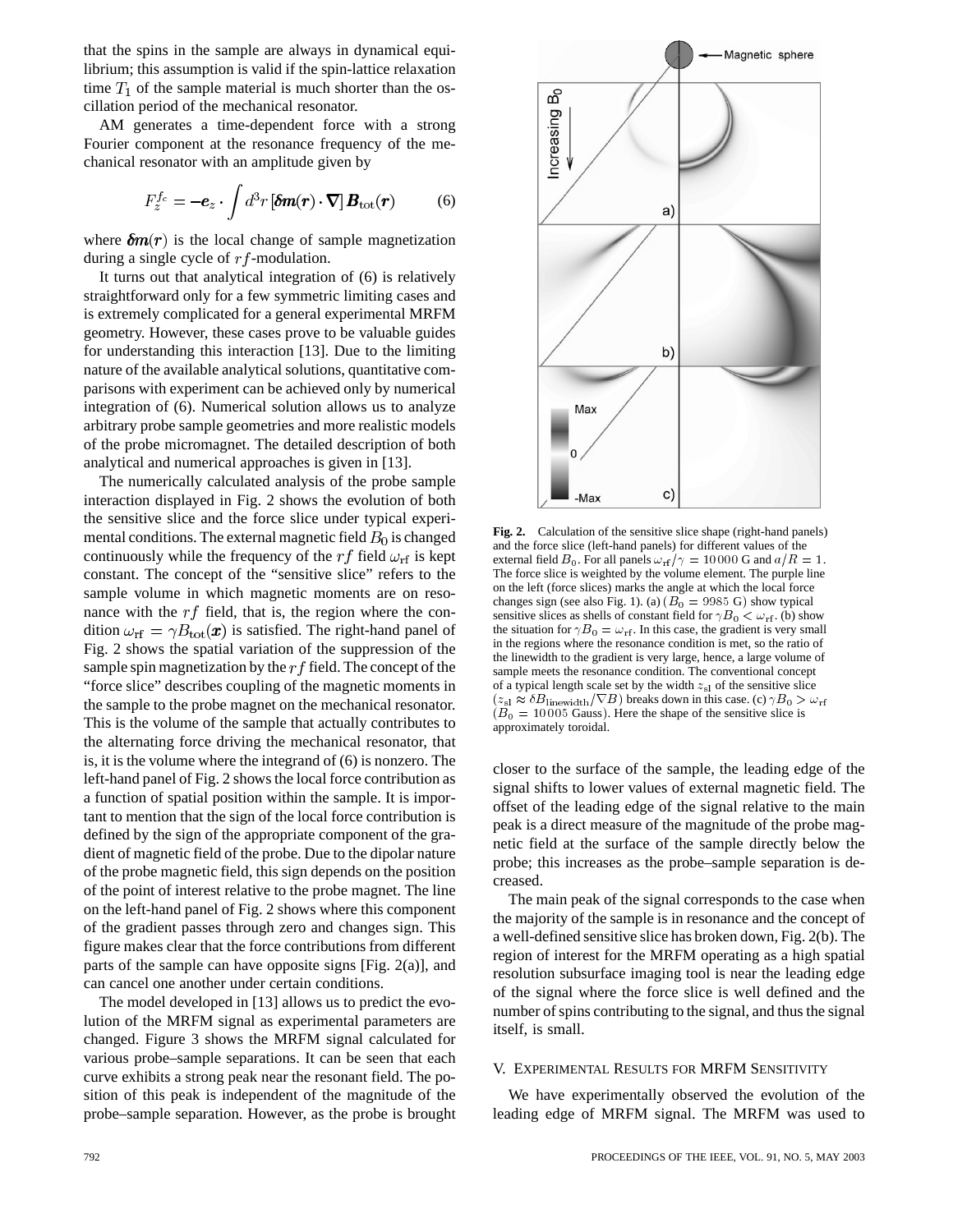

**Fig. 3.** Numerical calculation of the MRFM signal versus external magnetic field for various sample–probe separations a measured in units of the radius of the probe magnet  $R<sub>S</sub>$ . This calculation was performed for a semi-infinite bulk sample assuming that the resonant field in the absence of the probe magnet is 10 000 G. The inset shows an expanded view of the main resonance peak.

detect the electron spin resonance (ESR) signal from a 100-nm-thick DPPH film at  $T = 4$  K. We chose to apply FM of the applied microwave radiation to manipulate the electron spins in the sample because AM creates an undesirable excitation of the mechanical resonator complicating detection of weak signals. In the case of FM, the power of the  $rf$  radiation is kept constant as its frequency is modulated at  $f_c$ . Though the FM approach reduces the coupling of the  $rf$  field to the mechanical resonator, it generates an MRFM signal that is the derivative with respect to the applied field of the signal produced by AM excitation that was discussed in the previous section. In the FM case, the leading edge of the signal appears as a peak that shifts its position as the probe is moved toward the sample.

Fig. 4 shows a series of MRFM signals recorded at various probe–sample separations. As expected from the analysis presented in the previous section, we observe a large signal at the resonant field (the field at which spins would be resonant in the absence of the probe magnetic field) which is independent of the probe position, and a much smaller leading edge feature that corresponds to the sensitive slice entering the sample. The latter feature shifts to lower values of the external magnetic field as the probe approaches the sample surface. The field at which this feature appears provides a direct measure of the magnetic field of the probe magnet at the sample surface allowing us to experimentally measure the probe field. The filled squares in Fig. 5 show the increase of the field of the probe magnet with decreasing separation. The solid curve presents the results of micromagnetic simulations of magnetic field of a micromagnet using parameters that describe the probe magnet used in the experiment. The experimental data is in excellent agreement with the theoretical curve.

Precise understanding of the field of a particular probe magnet enables us, using the model of probe–sample



**Fig. 4.** The electron spin resonance signal from a 100-nm DPPH film at various probe–sample separations detected using FM of the r f field at  $T = 4$  K. Arrows mark the position of the peak corresponding to the leading edge of the signal. The inset shows the leading edge signal detected at  $2.1-\mu$ m probe–sample separation. The microscope sensitivity is limited by nonthermal low-frequency noise of uncertain origin.



**Fig. 5.** Magnetic field of the probe magnet vs. the distance from its tip. The solid curve presents the result of the micromagnetic simulations of the expected magnetic field of the probe magnet used in the experiment. The solid squares are experimentally measured values of the field of the probe magnet.

interaction previously described, to predict the shape of the sensitive slice for a scanning probe–sample geometry. This ability is crucial to the development of subsurface 3-D MRFM imaging such as is used in conventional MRI. In practice, this method will be based on a data processing technique which extracts the 3-D image from a collection of intersecting subsurface sensitive slices obtained at various spatial probe positions and values of external magnetic field as discussed later in Section VII. The field profile of the probe magnet determines the so-called "point response function" of the microscope; thorough knowledge of this function is crucial for deconvolving images from MRFM data.

Knowledge of the field of the probe magnet has also enabled us to estimate the number of spins contributing to the measured signal at various values of external magnetic field and probe–sample separation. The leading edge feature observed at a probe–sample separation of 2.1  $\mu$ m corresponds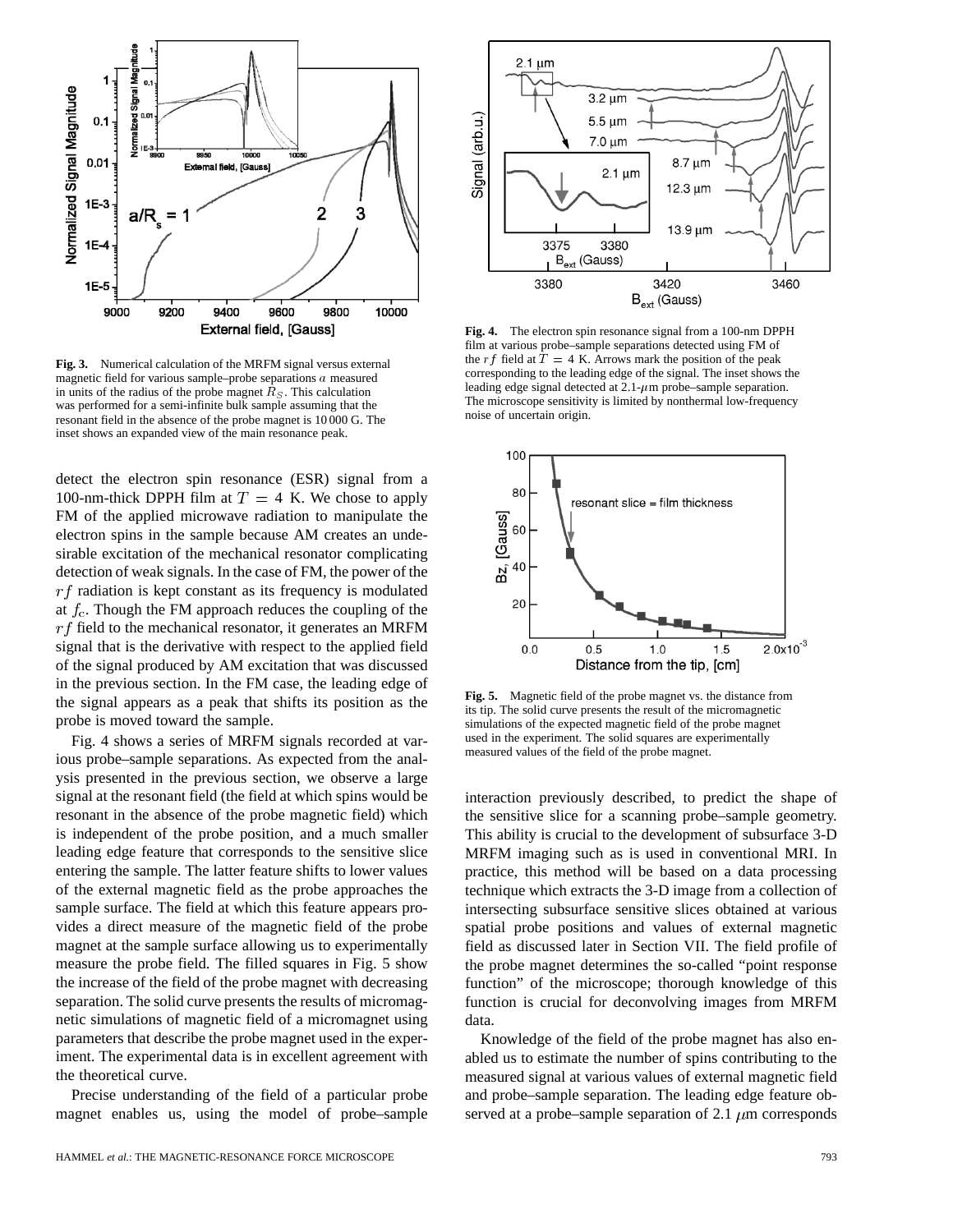to a signal from approximately  $10<sup>4</sup>$  fully polarized electron spins. The signal strength observed in the inset to Fig. 4 is consistent with our estimate of the single-shot detection sensitivity of our microscope (based on knowledge of the cantilever parameters  $k$ ,  $f_c$ , and  $Q$  and the strength of the field gradient) of  $10<sup>3</sup>$  fully polarized electron spins. Improvements in noise-rejection techniques are expected to improve the sensitivity of our microscope by an order of magnitude in the near future.

The spatial resolution of the microscope is determined by its sensitivity; in particular, a resolvable volume of a sample must provide a signal force equal to the thermomechanical detector force noise. The spatial resolution obtained in a spintronic device given 1000 spin sensitivity is then determined by the polarization of the spin current and the carrier density. For instance, for a carrier concentration of  $10^{17}$  cm<sup>-3</sup> and a spin polarization of 50% the single-shot detectable volume would be  $\sim (0.3 \ \mu m)^3$ . In imaging the polarized spin density resulting from spin polarized current injection it will be essential to consider the influence of the inhomogeneous magnetic fields arising from the ferromagnetic injector and the micromagnetic MRFM probe since such fields could modify the magnetization.

One might be concerned that the magnetic-resonance signal arising from the ferromagnetic injector, which could be quite strong since the electronic moments are fully polarized, will mask the signal associated with the injected spin polarized current in the paramagnetic semiconductor. In the following section, we discuss MRFM signals arising from a ferromagnet. We will see that such ferromagnetic-resonance (FMR) signals occur at an applied magnetic field determined by the strong interactions among spins, and, as a consequence, this field will, in general, be substantially different from the resonance field of noninteracting electronic moments in the paramagnetic semiconductor. In particular, for the external field applied perpendicular to the plane of the ferromagnetic film the field that will lead to resonance in the paramagnet will be insufficient for resonance in the ferromagnet, so the injector will produce no MRFM signal. Thus, by exploiting its 3-D imaging capabilities, the MRFM will be able to "see" through the injector to the buried paramagnet.

## VI. APPLICATION OF MRFM TO IMAGING OF MICROSCOPIC **FERROMAGNETS**

We have recently demonstrated [14] the application of the MRFM to FMR imaging of micromagnetic systems. Spatially resolved FMR imaging presents a challenge for microscopic magnetic imaging because of the strong interaction between the electronic moments; this renders the resonance frequency a nonlocal function of the applied magnetic field. As a consequence, the ferromagnetic dynamics are typically determined by sample dimensions and the concept of the "sensitive slice" presented earlier in the paper is not generally valid. However, our recent work [14] has shown that in the presence of a sufficiently strong probe magnetic field, the intensities of the ferromagnetic modes of the sample are strongly enhanced, indicating a local modification of the wavevector of magnetostatic modes selected by the probe tip. These results suggest that further increase of the probe field will enable the FMR modes to be determined by the probe field independent of sample geometry.

This effect has been demonstrated in ferromagnetic resonance force microscopy (FMRFM) experiment performed on micrometer-scale samples of yttrium iron garnets (YIG) [15]. The rectangular samples with thickness  $d \simeq 3 \,\mu \text{m}$ , widths  $w = 10$  and 20  $\mu$ m, and lengths ranging from  $L = 10$  to 320  $\mu$ m were fabricated out of single-crystal YIG films by means of optical lithography and ion-beam milling.

There are three main regimes of FMRFM operation defined by the strength of magnetic field introduced in the sample by the probe magnet. In the first regime, the probe magnet produces a negligible (a few Gauss) additional magnetic field  $\Delta B$  at the sample. In practice, this corresponds to a probe–sample separation of approximately 10  $\mu$ m. The magnitude of this field is peaked directly under the magnetic probe tip and decreases as a function of in-plane distance from the probe tip. Under these conditions of weak probe field, the dispersion relation (the relationship between the externally applied magnetic field and the resonant frequency of a magnetostatic mode) is defined by the dimensions of the whole sample and its magnetic properties. In this unperturbed case, the relation between the spatial variation of the precessing magnetic moment and its frequency  $\omega$  is well described by existing theory [16]–[18].

Such an FMRFM spectrum is shown in Fig. 6(a). The resonant frequencies and intensities of the modes are entirely determined by the sample dimensions and the uniform externally applied magnetic field. The experimental data is in a very good agreement with the theoretical values (Fig. 6(b)).

However, unlike in the case of a conventional FMR detection, even in the regime of weak probe magnetic field its influence cannot be entirely disregarded. Even the small perturbation introduced by the probe placed slightly off sample center breaks the symmetry of magnetostatic modes in the sample and results in observation of a "hidden" even ( $n = 2$ ) mode [Fig. 6(a)] which is not observed in conventional FMR detection due to zero net transverse magnetic moment of such a mode.

This local perturbation opens a new avenue for *local* FMR imaging in micromagnetic systems using FMRFM. As the probe magnet approaches the surface of the sample, its magnetic field introduces an ever stronger perturbation to the dispersion relation. These experiments revealed that in this intermediate regime of probe magnetic field— $\Delta B \approx 20$ –50 G—the intensity of modes whose halfwavelength matches the effective range of the tip field  $l$ are significantly increased. However, the resonance field of such a mode at a given frequency is still largely determined by the dimensions of the sample. As shown in Fig. 7, as the probe magnet approaches the sample surface, the relative intensity of the fundamental mode decreases while that of these particular higher order modes strongly increases.

This result can be qualitatively explained within a simple model of the ferromagnetic dynamics in the presence of a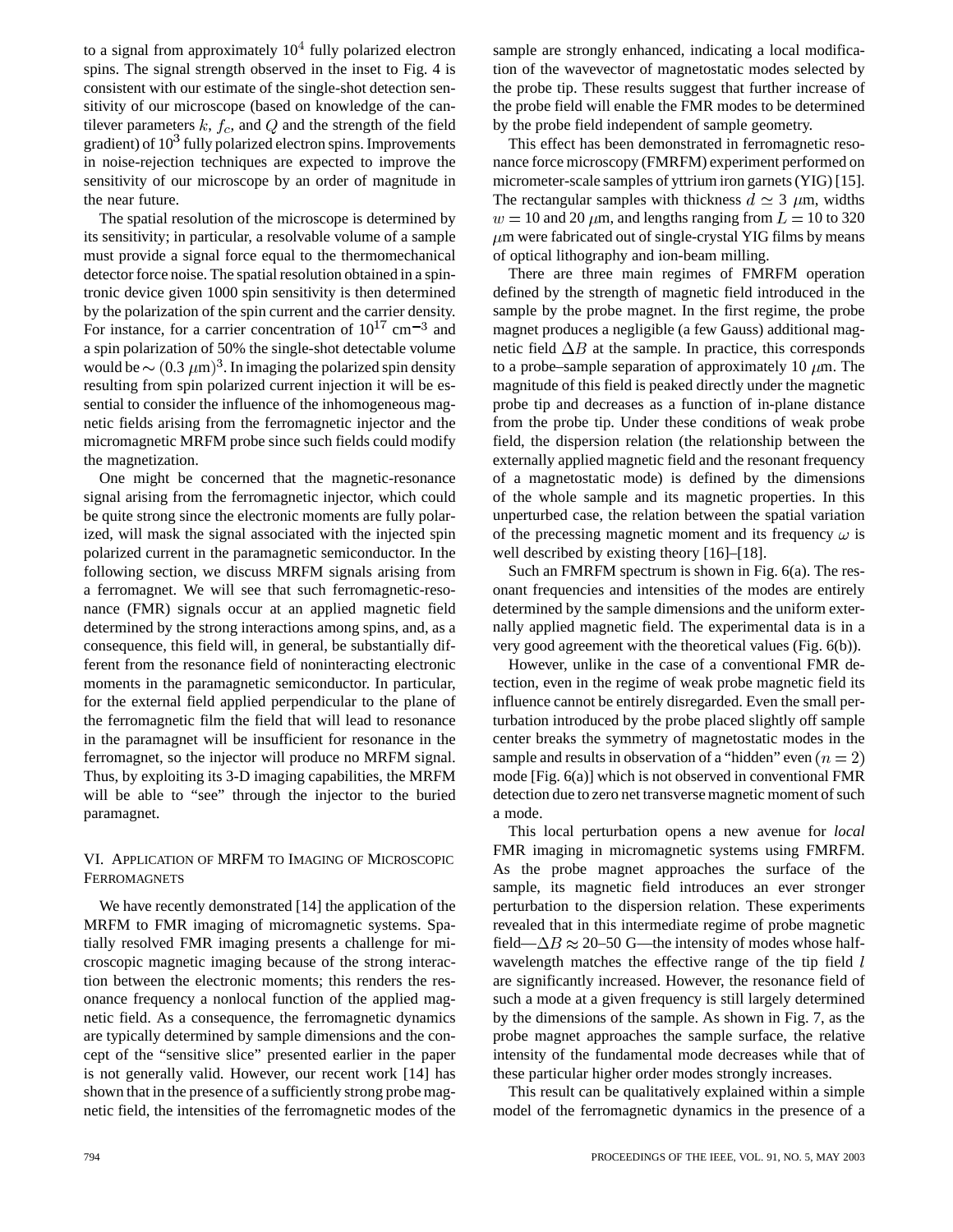

Fig. 6. (a) An FMR spectrum from a  $20 \times 80 \ \mu m$  YIG sample obtained using the MRFM showing the mode numbering  $(n_x, n_y)$ . The arrow indicates the "hidden"  $n_y = 2$  mode. We observe this mode when the tip is displaced laterally from sample center by 5–25  $\mu$ m along the long axis of the sample. (b) The dependence of resonance field  $H_{\text{res}}$  on mode number for this sample.



Fig. 7. (Top) Spectra of the  $20 \times 160 \ \mu$ m sample reveal dramatic enhancement of the modes in the vicinity of  $n = 9$  as the probe magnet is brought to within 3  $\mu$ m of the sample surface. (Bottom) The dependencies of mode intensities on this tip–sample separation are shown.

nonuniform magnetic field profile produced by the probe magnet. The integral equation describing the behavior of the sample magnetization under the influence of the nonuniform magnetic field can be solved numerically revealing periodic maxima in the FMR intensity for modes whose half-wavelengths match the spatial extent of the magnetic field of the probe, in good qualitative agreement with the experimental data.

These experimental results combined with the theoretical model indicate the possibility of doing true local FMR spectroscopy in magnetic systems by using MRFM in the regime of a strong probe magnetic field  $\Delta B$ . These fields will allow excitation of the magnetostatic modes that will be stable only in the region of the strong perturbation field. The resonant frequencies and intensities of these modes will be defined by the local magnetic properties of the sample. The spatial resolution of FMRFM in this regime of operation will be ultimately limited by the size of the probe magnet and could conceivably be as low as  $\sim$ 100 nm.

#### VII. DECONVOLUTION OF MRFM IMAGE DATA

As discussed in Section IV, MRFM image data is obtained by scanning the cantilever over a specified spatial range. The spatial extent of the region in which the probe tip interacts with the magnetic polarization of the sample (a thin shell where the magnetic-resonance condition is met) is much larger than the length scale that characterizes the spatial resolution (the thickness of this shell). This extended but well-defined region of interaction makes it possible to probe buried interior volumes by scanning. The price paid is that processing of the as-captured MRFM image data is required in order to deconvolve the delocalized response of the cantilever and reveal the spatial distribution of the magnetization.

These issues can be illustrated by considering Fig. 8. First, Fig. 8(a) shows a 3-D rendering of the sensitive slice for typical MRFM operating parameters in use today. In particular, the probe is positioned  $\sim$  1000 nm above the depicted region; the range of the plot is 600 nm  $\times$  600 nm in the horizontal directions and 150 nm in the vertical direction. For this case, we assume a probe consisting of a spherical micromagnet. Fig. 8(b) shows an analogous rendering of a fictitious sample with a relative polarized-spin density indicated by the color bar at the bottom of the figure. When the magnetization density of Fig. 8(b) is scanned by the MRFM probe, the cantilever response will be

$$
\Re(\mathbf{r}) = \int \Phi(\mathbf{r} - \mathbf{r}') m(\mathbf{r}') d^3 r' \tag{7}
$$

where  $m(\mathbf{r}')$  is the magnetization density of the sample and  $\Phi(r)$  is the point-response function of the MRFM transducer. This function is identical in form to the sensitive slice of Fig. 8(a) except for an inversion of coordinates  $\mathbf{r} \rightarrow -\mathbf{r}$ ; the point is that the position coordinate  $\boldsymbol{r}$  in (7) denotes the position of the probe rather than a position within the sample. With the addition of Gaussian noise, Fig. 8(c) shows  $x, y$ , and  $z$  slices through the data set that results from (7) when the magnetization is sampled by the MRFM on a  $32 \times 32 \times 32$ grid. The noise level is chosen so that the signal-to-noise ratio at the position of maximum response is only 5.

The image deconvolution or *reconstruction* problem can now be succinctly stated: With the input data of Fig. 8(c) and knowledge of the functional form of the sensitive slice, Fig. 8(a), what computational procedure best recovers the actual magnetization density shown in Fig. 8(b)?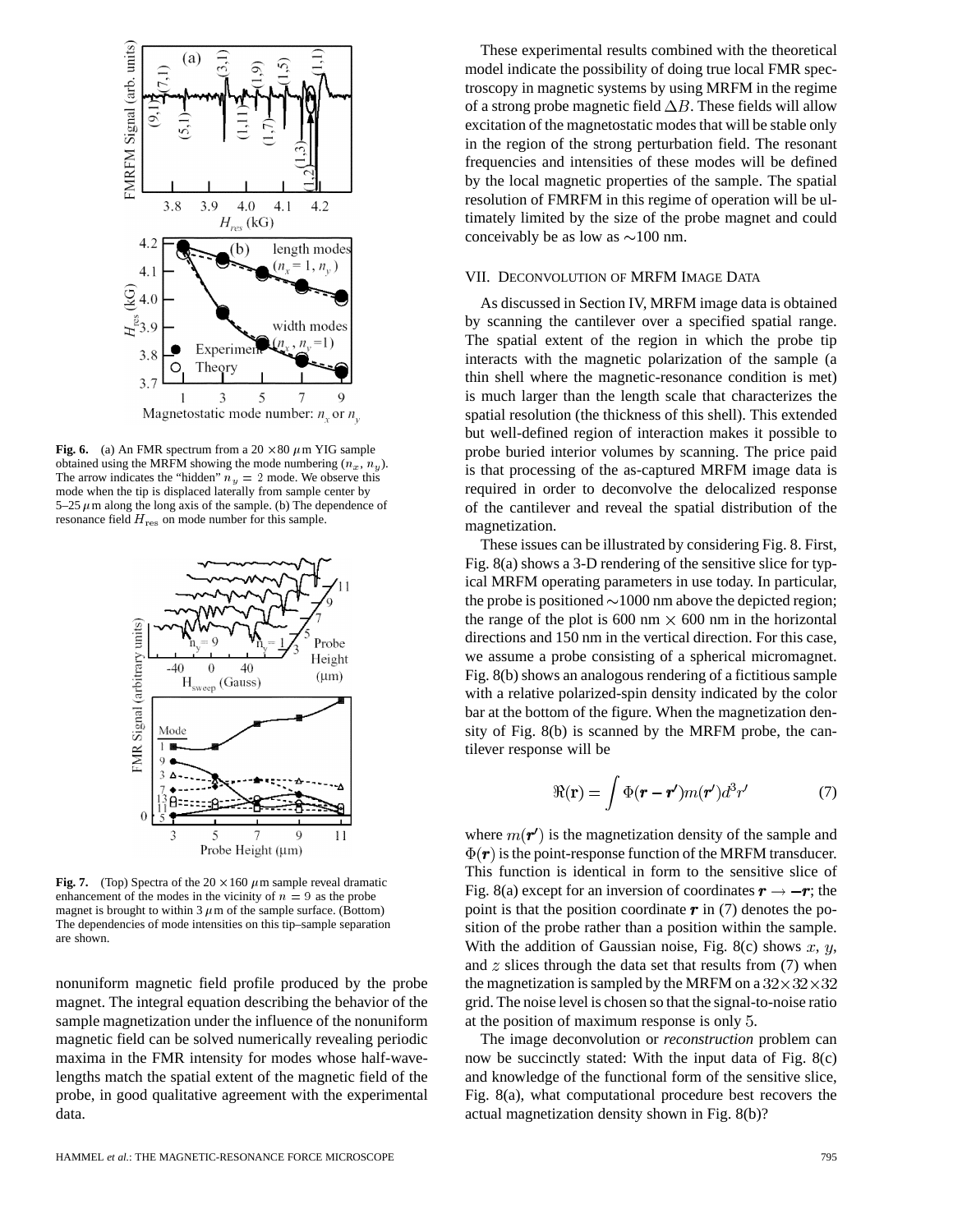

**Fig. 8.** Comparison of MRFM image deconvolution for three different techniques. (a) 3-D rendering of the MRFM sensitive slice. (b) Synthetic truth image. (c) Slices through the resulting data in x, y, and z directions when (b) is convolved with (a) and plotted as a function of position of the MRFM probe. The noise is chosen so that the signal-to-noise ratio at the position of maximum response is 5. The sampling is on a 32  $\times$  32  $\times$  32 grid. (d) Deconvolution by Wiener optimal filtering. (e) Deconvolution by maximum likelihood. (f) Deconvolution by the Pixon method.

It is first worth pointing out that noise complicates the deconvolution problem: In its absence, simple Fourier methods suffice to directly invert (7) and recover the magnetization density  $m(\mathbf{r}')$  in many cases. For nonzero noise, direct inversion is still possible provided one takes care to filter out noise-derived Fourier components that appear at high spatial frequency. Fig. 8(d) shows the result of such a direct inversion, accomplished through application of the well-known Wiener optimal filter technique to the data of Fig. 8(c). One immediately sees the effect of measurement noise on the reconstruction by comparison of Fig. 8(d) with the truth image of Fig. 8(b): Resolution is substantially lost and the reconstruction is plagued by noise-related artifacts. This level of performance is typical of such *linear* deconvolution techniques.

An alternative approach is to attempt to fit the data directly using a maximum-likelihood technique. Specifically, one seeks to minimize the chi-square fit statistic

$$
\chi^2 = \sum_{i=1}^{N} \frac{\left[ \left( \sum_{j=1}^{N} K_{i-j} I_j \right) - d_i \right]^2}{\sigma_i^2}
$$
(8)

with respect to the  $N = 32<sup>3</sup>$  voxel amplitudes  $I_j$ , where  $K_{i-j}$  is a discretized version of the MRFM point-response function,  $d_i$  is the measured datum at the *i*the probe position, and  $\sigma_i$  is the rms noise at that position (taken in our example to be a known constant independent of  $i$ ). Fig. 8(e) shows the result of such a maximum-likelihood reconstruction. The computation is performed by setting initial values of the  $I_j$  to zero and undertaking a conjugate gradient minimization of (8) with the  $I_i$  as adjustable parameters. In the particular case of the result of Fig. 8(e), an additional constraint has been imposed that all image values must be nonnegative. One immediately sees a significant improvement in performance relative to the direct inversion Fourier techniques: Greater recovered resolution is obtained and much of the spurious noise has been eliminated. Figure 8(e) still exhibits spurious signals not present in the truth image, begging the question as to whether still better reconstruction procedures are available. The answer lies in the subject of nonlinear image reconstruction, a topic that is too large and complex to review here. Nevertheless, Fig. 8(f) shows the results obtained from one of the best nonlinear techniques in current use. Developed originally for applications in observational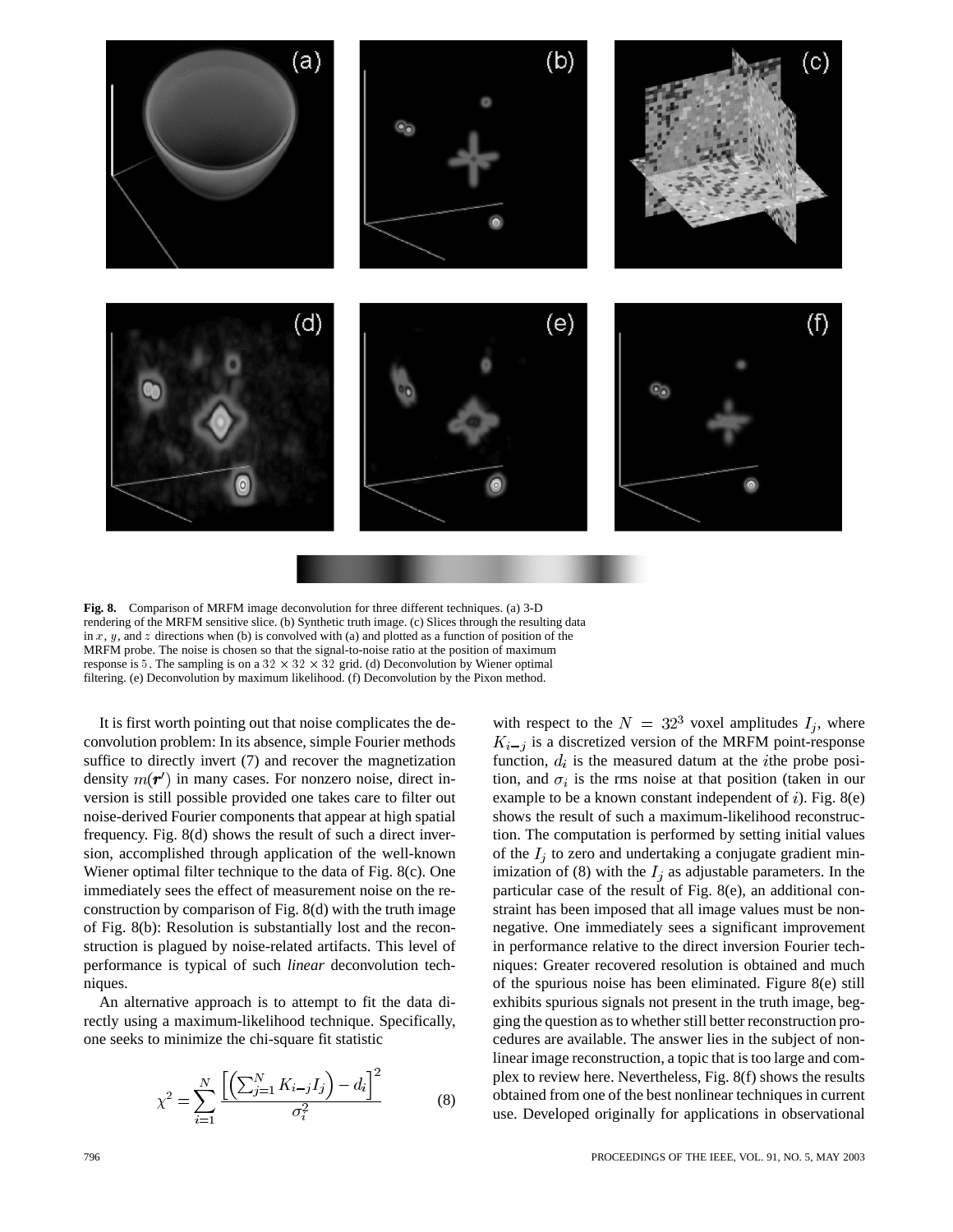astronomy and now in widespread use in that community, the Pixon method [19]–[21] of image reconstruction applies a "minimum complexity" principle to further constrain the set of all possible inversions of (7) when noise is present in the data. In essence, the Pixon method finds the smoothest, least structured, "least informative" image that is statistically consistent with the measured data. Like a maximum-likelihood technique, the Pixon method minimizes the chi-square fit statistic

$$
\chi^2 = \sum_{i=1}^N \frac{\left[ \left( \sum_{j=1}^N K_{i-j} \left[ \sum_{k=1}^N \Pi_{jk} \phi_k \right] \right) - d_i \right]^2}{\sigma_i^2} \tag{9}
$$

with respect to the  $N = 32<sup>3</sup>$  parameters  $\phi_k$ , but subject to the constraints imposed by local smoothing kernels  $\Pi_{ik}$ . A different smoothing kernel—usually circular or spherical in footprint and parabolic in shape—resides on every grid point of the  $\phi$  matrix. The diameter of the footprint varies from point to point depending upon the length scale of the local image structure: affiliated with large regions of constant intensity will be large-diameter kernels and *vice versa*. A minimum complexity solution results when a set of smoothing kernels with the largest possible diameters is found yet which still permit a good fit to the data. Implicit in this procedure is the need to objectively determine the kernel diameters prior to minimization. This can be accomplished in general by assuming some initial set of  $\Pi_{jk}$  with large footprints, minimizing (9) with respect to the  $\phi_k$ , and then using the resulting image

$$
I_j = \sum_{k=1}^{N} \Pi_{jk} \phi_k
$$
 (10)

to generate updated  $\Pi_{jk}$ . One then iterates until a good fit to the data is obtained. A faster, alternative approach is to simply use the results of a maximum-likelihood reconstruction to evaluate the  $\Pi_{jk}$  in a single step, insert these into (9), and then solve for  $\phi_k$ . The final image is given again by (10). The result shown in Fig. 8(f) is obtained with this single-step procedure using the result of Fig. 8(e) as input to compute the diameters of the Pixon smoothing kernels. We find this method can yield improvements in linear resolution by factors of  $2$  to  $3$  and improvements in sensitivity to weak image sources by factors of 10 to 100 relative to competing techniques.

#### VIII. CONCLUSION

Magnetic-resonance force microscopy is an extremely promising technique that holds significant promise in applications for the study of spin injection devices, ferromagnetic systems, and semiconducting devices. However, several advances are necessary in order to make this technique useful to the general scientific community. In particular, a reliable technique for fabrication of micromagnets with known magnetic characteristics must be developed. This is essential for reliable 3-D subsurface image deconvolution. The micromagnet must, in turn, be integrated with the high-frequency micromechanical resonator that will allow wide-bandwidth data acquisition rates. We and others are presently pursuing these challenging tasks.

#### **REFERENCES**

- [1] S. A. Wolf, D. D. Awschalom, R. A. Buhrman, J. M. Daughton, S. von Molnár, M. L. Roukes, A. Y. Chtchelkanova, and D. M. Treger, "Spintronics: A spin-based electronics vision for the future," *Science*, vol. 294, p. 1488, 2001.
- [2] Y. Ohno, D. Young, B. Beschoten, F. Matsukura, H. Ohno, and D. Awschalom, "Electrical spin injection in a ferromagnetic semiconductor heterostructure," *Nature*, vol. 402, p. 790, 1999.
- [3] R. Fiederling, M. Keim, G. Reuscher, W. Ossau, G. Schmidt, A. Waag, and L. Molenkamp, "Injection and detection of a spin-polarized current in a light-emitting diode," *Nature*, vol. 402, p. 787, 1999.
- [4] J. A. Sidles, "Noninductive detection of single-proton magnetic resonance," *Appl. Phys. Lett.*, vol. 58, p. 2854, 1991.
- [5]  $\rightarrow$  "Folded Stern–Gerlach experiment as a means for detecting nuclear magnetic resonance in individual nuclei," *Phys. Rev. Lett.*, vol. 68, p. 1124, 1992.
- [6] D. Rugar, C. S. Yannoni, and J. A. Sidles, "Mechanical detection of magnetic resonance," *Nature*, vol. 360, p. 563, 1992.
- [7] P. C. Hammel, Z. Zhang, G. J. Moore, and M. L. Roukes, "Subsurface imaging with the magnetic resonance force microscope," *J. Low Temp. Phys.*, vol. 101, p. 59, 1995.
- [8] D. Rugar, O. Züger, S. T. Hoen, C. S. Yannoni, H.-M. Vieth, and R. D. Kendrick, "Force detection of nuclear magnetic resonance," *Science*, vol. 264, p. 1560, 1994.
- [9] Z. Zhang, P. C. Hammel, and P. E. Wigen, "Observation of ferromagnetic resonance using magnetic resonance force microscopy," *Appl. Phys. Lett.*, vol. 68, p. 2005, 1996.
- [10] Z. Zhang, P. C. Hammel, M. Midzor, M. L. Roukes, and J. R. Childress, "Ferromagnetic resonance force microscopy on microscopic Co single layer films," *Appl. Phys. Lett.*, vol. 73, p. 2036, 1998.
- [11] J. A. Sidles and D. Rugar, "Signal-to-noise ratios in inductive and mechanical detection of magnetic resonance," *Phys. Rev. Lett.*, vol. 70, p. 3506, 1993.
- [12] Z. Zhang, M. L. Roukes, and P. C. Hammel, "Sensitivity and spatial resolution for electron-spin-resonance detection by magnetic resonance force microscopy," *J. Appl. Phys.*, vol. 80, p. 6931, 1996.
- [13] A. Suter, D. V. Pelekhov, M. L. Roukes, and P. C. Hammel, "Probesample coupling in the magnetic resonance force microscope," *J. Magn. Reson.*, vol. 154, p. 210, 2002.
- [14] M. M. Midzor, P. E. Wigen, D. V. Pelekhov, W. Chen, P. C. Hammel, and M. L. Roukes, "Imaging mechanism of force detected FMR microscopy," *J. Appl. Phys.*, vol. 87, p. 6493, 2000.
- [15] M. Midzor, "Ferromagnetic resonance force microscopy," Ph.D. dissertation, Calif. Inst. Technol., Pasadena, CA, 2000.
- [16] R. Damon and J. Eshbach, "Magnetostatic modes of a ferromagnetic slab," *J. Phys. Chem. Solids*, vol. 19, p. 308, 1961.
- [17] B. E. Storey, A. O. Tooke, A. P. Cracknell, and J. A. Przystawa, "Determination of frequencies of magnetostatic modes in rectangular thin-films of ferrimagnetic Yttrium Iron-Garnet," *J. Phys. C—Solid State Physics*, vol. 10, p. 875, 1977.
- [18] B. A. Kalinikos, "Excitation of propagating spin-waves in ferromagnetic films," *Proc. Inst. Elec. Eng.*, pt. H, vol. 127, p. 4, 1980.
- [19] R. K. Piña and R. C. Puetter, "Bayesian image reconstruction: The Pixon method and optimal image modeling," *Publ. Astron. Soc. Pac.*, vol. 105, p. 630, 1993.
- [20] R. C. Puetter, "Pixon-based multiresolution image reconstruction and the quantification of picture information content," *Int. J. Syst. Tech.*, vol. 6, p. 314, 1995.
- [21] R. C. Puetter and A. Yahil, *Astronomical Data Analysis Software and Systems VIII*, D. M. Mehringer, R. L. Plante, and D. A. Roberts, Eds. San Francisco, CA: Astron. Soc. Pacific, 1999, vol. 172, ASP Conf. Ser., p. 307.